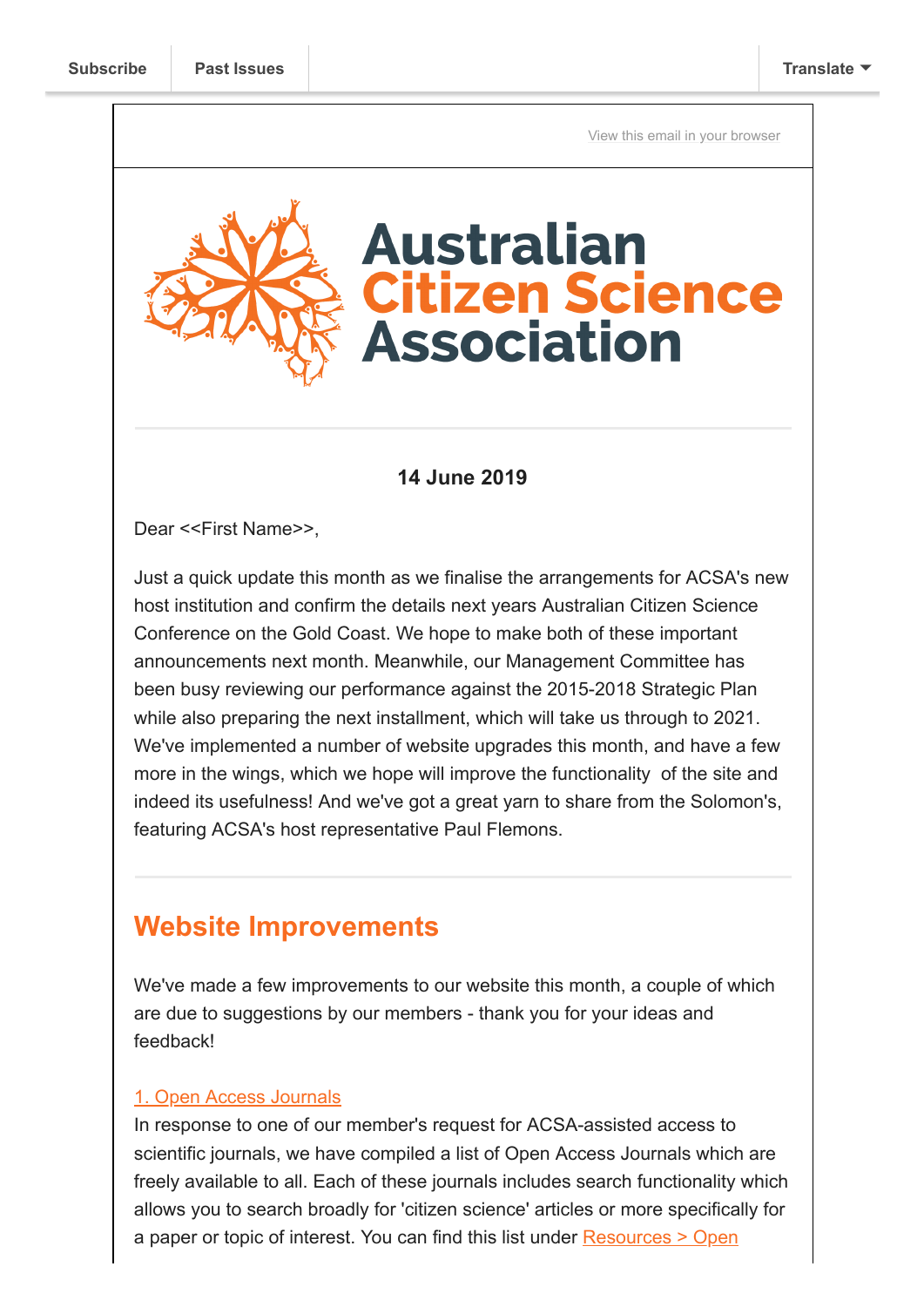#### [2. Newsletter Archive](https://citizenscience.org.au/join-the-newsletter/)

All of our past newsletters (excluding the Member's Only newsletters) are now up on our website and accessible to all! If you're a new to ACSA and want to know a bit more about what we do, or if you want to chase up something you've previously read about, you can now access all past editions of our newsletter via our website! Just look under [Stay Connected > Newsletter.](https://citizenscience.org.au/join-the-newsletter/)

#### [3. Blog Posts now as Clickable Titles](https://citizenscience.org.au/blog/)

No more scrolling through blog after blog after blog to find the one you want. All our blogs are now displayed as clickable titles listed at the top of the page, with [each one hyperlinked to the associated blog. Much easier! Check out Stay](https://citizenscience.org.au/blog/) Connected > Blog.

## [4. Organisational Member Logos](https://citizenscience.org.au/join-now/)

Did you know that 14 organisations have joined ACSA since we launched organisational membership in July 2018? In recognition of this support, we have included each of their logos on our Join Now page (scroll to the bottom) with a link to their website. The relevant logos will also be featured on the individual state & territory chapters that we will be announcing next month! See who our organisational supporters are on the [Join Now](https://citizenscience.org.au/join-now/) page.

If anyone has any other ideas or suggestions for website improvements, we'd love to hear from you via [coordinator@citizenscience.org.au.](mailto:coordinator@citizenscience.org.au)

# **Mozzie Monitors and Urban Foresters with ACSA-SA**

## *By Katie Irvine, ACSA-SA Chair*

The South Australian Chapter hosted a community meeting with citizen science presentations at Glenunga Hub last Thursday evening.

Craig Williams from UniSA spoke about some citizen science projects that his group have started over the last year. These include Mozzie Monitors: A crowdfunded mosquito surveillance program throughout SA involving over 100 citizen scientists, and Activating Citizen Scientists: An initiative with SA Health's Office for Ageing Well.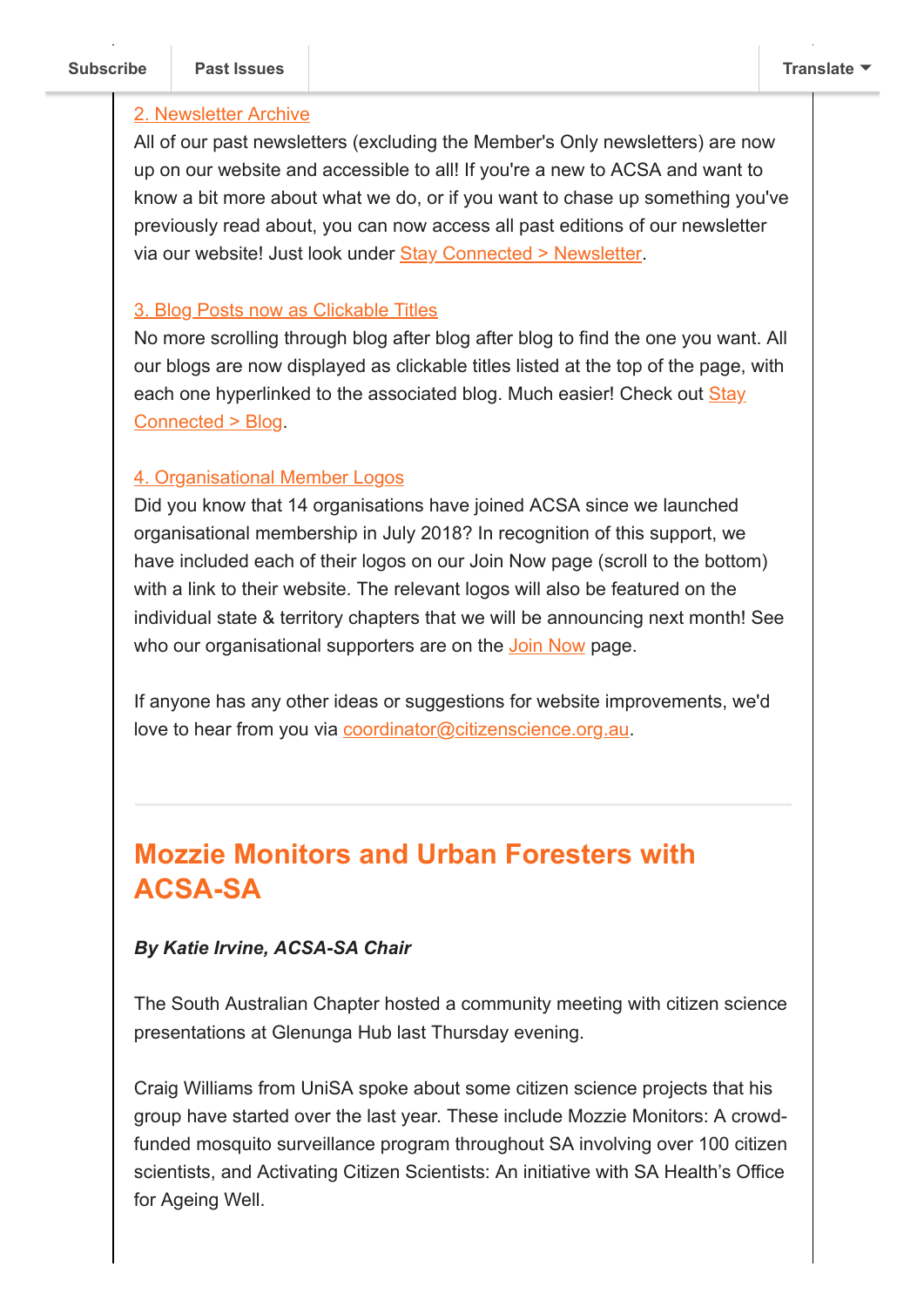and help monitor the urban forest, with a variety of activities to cater for different interests.

Urban Foresters Project. This project is enabling local residents to learn about



*Dr. Philip Roetman of the Burnside City Council talking about Urban Foresters*

We also heard from Tahlia Perry about her recent trip to the Citizen Science Association conference in North Carolina U.S.A., where she presented on EchidnaCSI. Her interesting insights from the conference included the popularity of the iNaturalist platform and the growing field of environmental activism through citizen science.

Thank you to everyone who came along, an enthusiastic group of about 40 citizen science participants, practitioners and new comers. The next ACSA-SA meeting will be an informal catch-up at an Adelaide pub. We will send an invite via the ACSA-SA email list, please email **acsasacommittee@gmail.com** to register for this list. We hope to see you there.

# **Citizen Science in the Solomons**

In April, ACSA committee member and host representative Paul Flemons led an Australian Museum research expedition to Malaita, Solomon Islands. He and two colleagues travelled to the remote mountainous Kwaio community, accessible only by foot, to learn more about the biodiversity of the area's beetles, moths and snails.

Paul and his team knew that they had to recruit the assistance of the Kwaio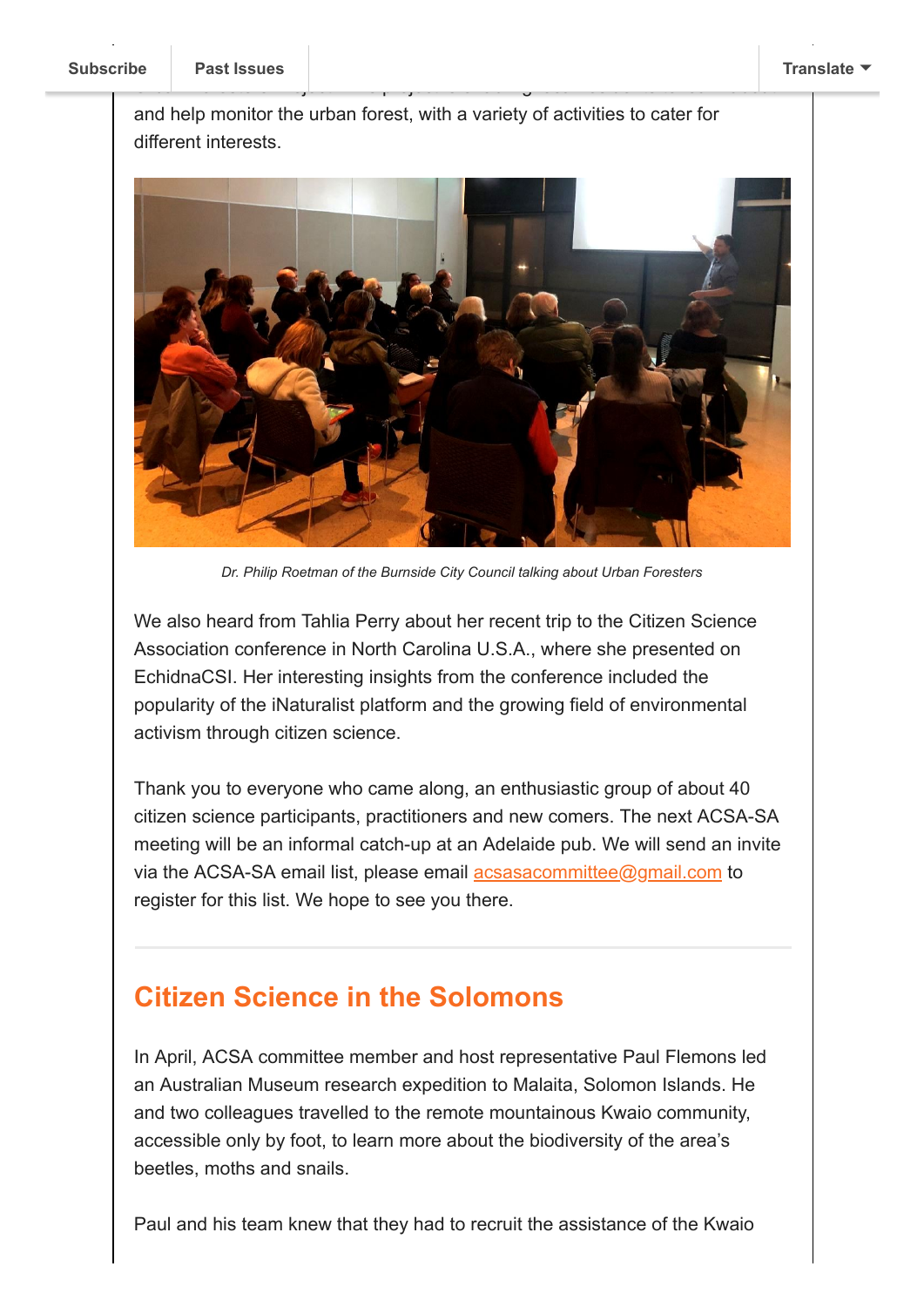#### action in this very remote paradise!

You can read the full story [here](https://australianmuseum.net.au/blog/amri-news/expedition-to-malaita-the-return/).



species found, including 3 potentially new to science, it was citizen science, it was citizen science, it was c

*Some of the newly crowned citizen scientists in their home of Malaita*

# **Coordinator contact details**

As of 1 July 2019, the Australian Museum email address for our National Coordinator Amy Slocombe (amy.slocombe@ausmus.gov.au) will no longer be valid.

Please update your address books to the new address: coordinator@citizenscience.org.au.

**Please consider helping spread the word about ACSA by sharing this newsletter with people engaged in citizen science!**

**Thank you for your continued support and interest in ACSA.**

If you have any questions, please don't hesitate to contact us:

[info.acsa01@gmail.com](mailto:info.acsa01@gmail.com) or via our [website](http://csna.gaiaresources.com.au/wordpress/contact-us/).

Erin, Stephanie, Rosemary, Michelle, Jenn, Mij, Patrick, Paul and Amy